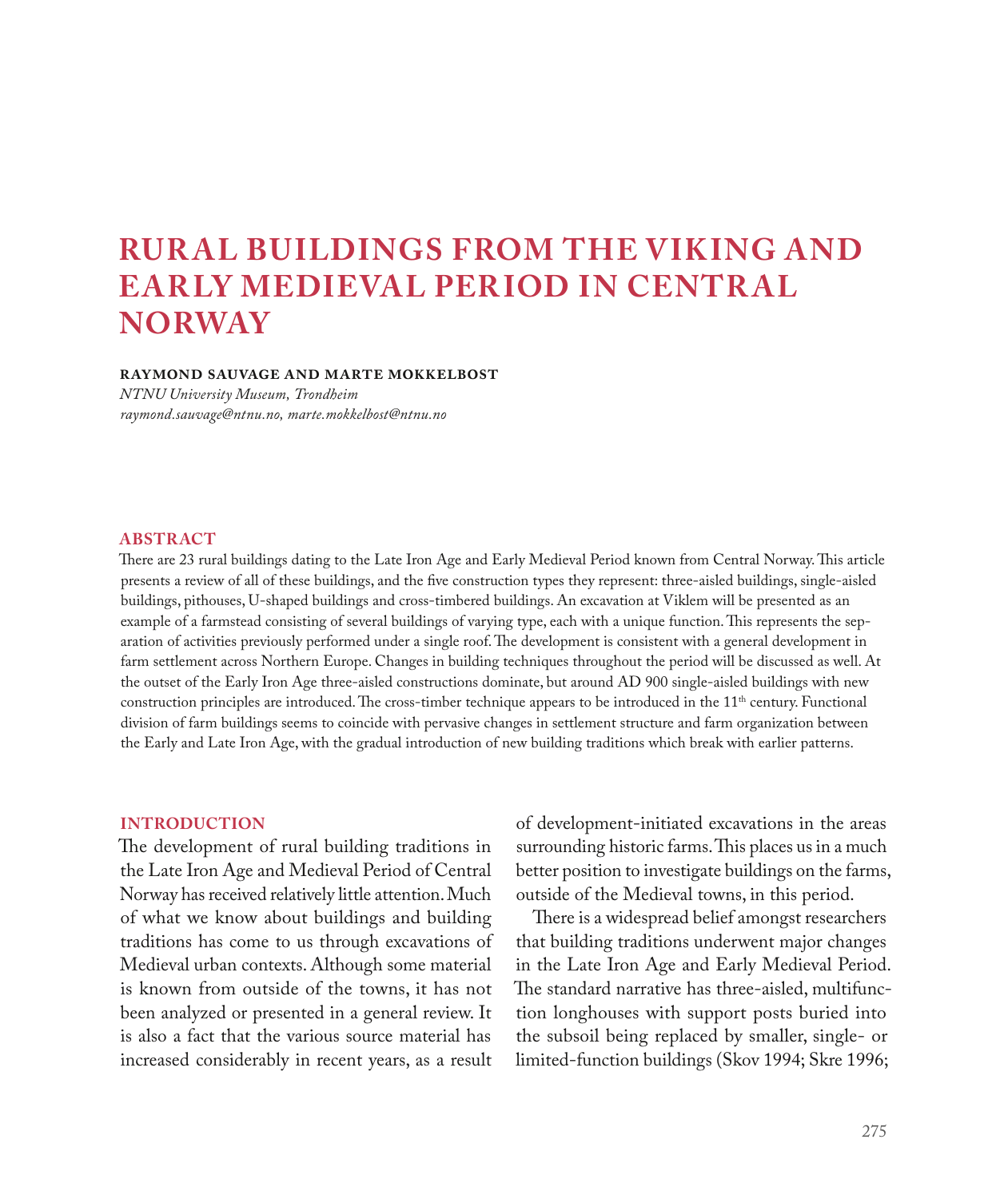Myhre 2002; Jensen 2004; Martens 2009; Eriksen 2015; Sørheim 2015). The cross-timber technique was introduced during the Late Iron Age and Early Medieval Period and became, over the course of the period, the main building tradition, particularly in medieval towns (Schia 1979; Schia og Molaug 1990; Christophersen og Nordeide 1994).

This development must have occurred in parallel with substantial changes in the already established building tradition in which the main load bearing structure consisted of posts. This long-lived building tradition changed over the course of the Viking Period throughout Northern Europe. In broad terms, the changes involve the transition from three-aisled stave constructions with posts dug into the subsoil, to single-aisled redeveloped stave structures set on a wooden frame above the ground level (Zimmermann 1998; Jensenius 2010). The result of this development can still be seen today in some of Norway's best known, still-standing medieval buildings, stave churches (Christie 1974).

In this article, we attempt to investigate the general characteristics of the evolution of building styles in the Late Iron Age and Medieval Period, based on material from Trøndelag, Nordmøre og Romsdal here referred to as Central Norway. Firstly, we want to look at whether the region's material follows the same general lines of development of building traditions described in archaeological research from Southern Norway and Northern Europe, or whether we can see regional characteristics that provide a different picture. We also want to examine specifically the changes in building techniques which can be detected throughout the period and how this appears against the overall picture of development outlined above. For this we will use material from a 2014 excavation on the Viklem church grounds, in Ørland, Sor-Trondelag.

## **RURAL BUILDINGS DATING TO THE LATE IRON AGE AND MEDIEVAL PERIOD IN CENTRAL NORWAY**

Archaeological evidence of settlement and buildings in rural areas dating to this period must be regarded as sparse for most areas of Norway (Berglund 2003*;* Grind Kaasa 2007*;* Martens 2009). This stands in contrast to the abundant material from the same period known in medieval towns. The major archaeological surveys in Trondheim center in the 1970s and '80s uncovered a large number of wooden buildings dating from the late  $10<sup>th</sup>$  century to the mid- 14th century (Christophersen and Nordeide 1994). This imbalance has led to several studies of medieval construction methods in urban contexts (eg. Høgseth 1997 and 2007), while few equivalent analyses of the corresponding rural material have been undertaken. An important contributory factor to this disparity is the lack of archaeological investigation in areas where preserved Late Iron Age and medieval farm settlement might be located, often presumed to be associated with modern farmsteads.

This work assembles available information on buildings from the period AD 600–1100. In total, we have information on about 23 buildings. The material is summarized in Table 1, and presented in more detail in Table 2.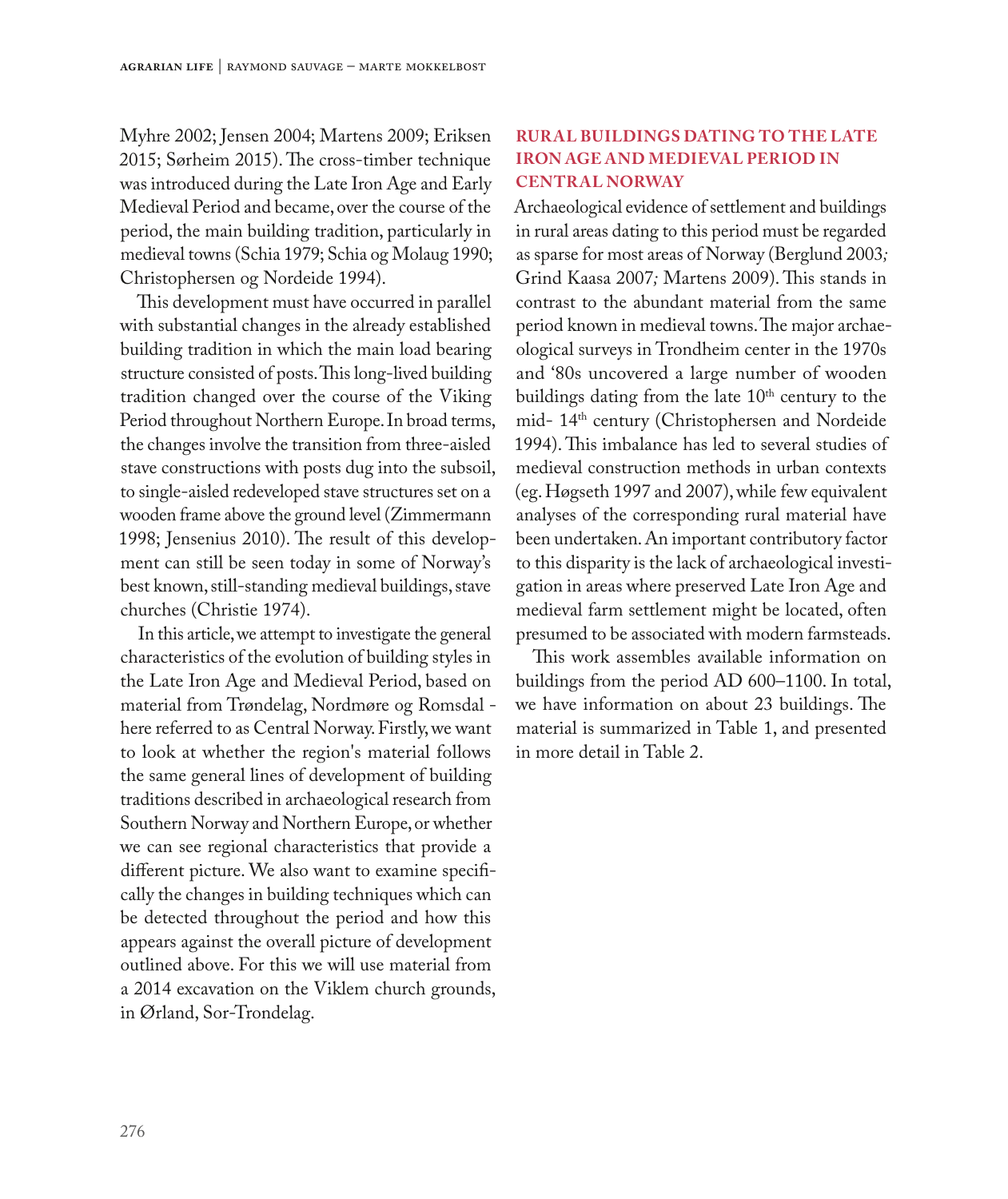# *Table 1.*

| Main shape     | Construction                                                                                                              | $N^{\circ}$ .  | Place                                                                         |
|----------------|---------------------------------------------------------------------------------------------------------------------------|----------------|-------------------------------------------------------------------------------|
| Single-aisled  | Single-aisled longhouse with roof<br>supported by wall posts in ground                                                    | $\overline{4}$ | Ranheim Structure 10, Ranheim Structure<br>11, Viklem House I, Viklem House V |
| Single-aisled  | Single-aisled longhouse with roof supported by wall<br>posts in ditch and by angled posts on one side                     | $\mathbf{1}$   | Viklem House III                                                              |
| Single-aisled  | Single-aisled longhouse with convex walls<br>and roof supported by wall posts in ditch<br>and by angled posts on one side | $\mathbf{1}$   | Viklem House IV                                                               |
| Single-aisled  | Single-aisled house with roof supported<br>by wall posts in ground                                                        | $\overline{2}$ | Nedre Humlehaugen House I, Mære                                               |
| Pit house      | Pit house with earthen walls and roof<br>supported by internal posts in ground                                            | $\mathbf{1}$   | Viklem                                                                        |
| U-shaped       | U-shaped wall ditch and roof supported<br>by internal posts in ground                                                     | 2              | Kvenild Søndre House A, Saltnessand House II                                  |
| Cross-timbered | Cross-timbered house                                                                                                      | 3              | Ommundgarden House K10<br>and House K20, Mosetet                              |
| Three-aisled   | Three-aisled house with roof supported by internal<br>posts in ground and angled posts on both sides                      | $\mathbf{1}$   | Ranheim Structure 5                                                           |
| Three-aisled   | Three-aisled house with roof supported by internal<br>posts in ground and no visible traces of outer walls                | 5              | Ranheim Structure 1, 2, 3, 4 and 9                                            |
| Three-aisled   | Three-aisled house with roof supported by internal<br>posts in ground and traces of outer walls                           | $\overline{2}$ | Vikebukt House III (south),<br>Vikebukt House IV (north)                      |
| Three-aisled   | Three-aisled house with earthen walls and<br>roof supported by internal posts in ground                                   | $\mathbf{1}$   | Skei House 5                                                                  |

**Table 1.** Main construction and building types

# *Table 2.*

| <b>Site</b>                   | Main<br>type        | <b>Construction</b>                              | <b>Radiocarbon dating</b>                                  | <b>Sources</b>         |
|-------------------------------|---------------------|--------------------------------------------------|------------------------------------------------------------|------------------------|
| Nedre<br>Humlehaugen          | Single-<br>aisled   | Single-aisled house with<br>wall posts in ground | Viking Age.<br>Post no. 100: 1100 ± 30, cal. 895 - 990 AD. | $\varnothing$ yen 2010 |
| Mære ("The<br>Wooden Church") | Single-<br>  aisled | Single-aisled house with<br>wall posts in ground | Viking Age-Early Middle Ages (pre. 1150)                   | Lidén 1969             |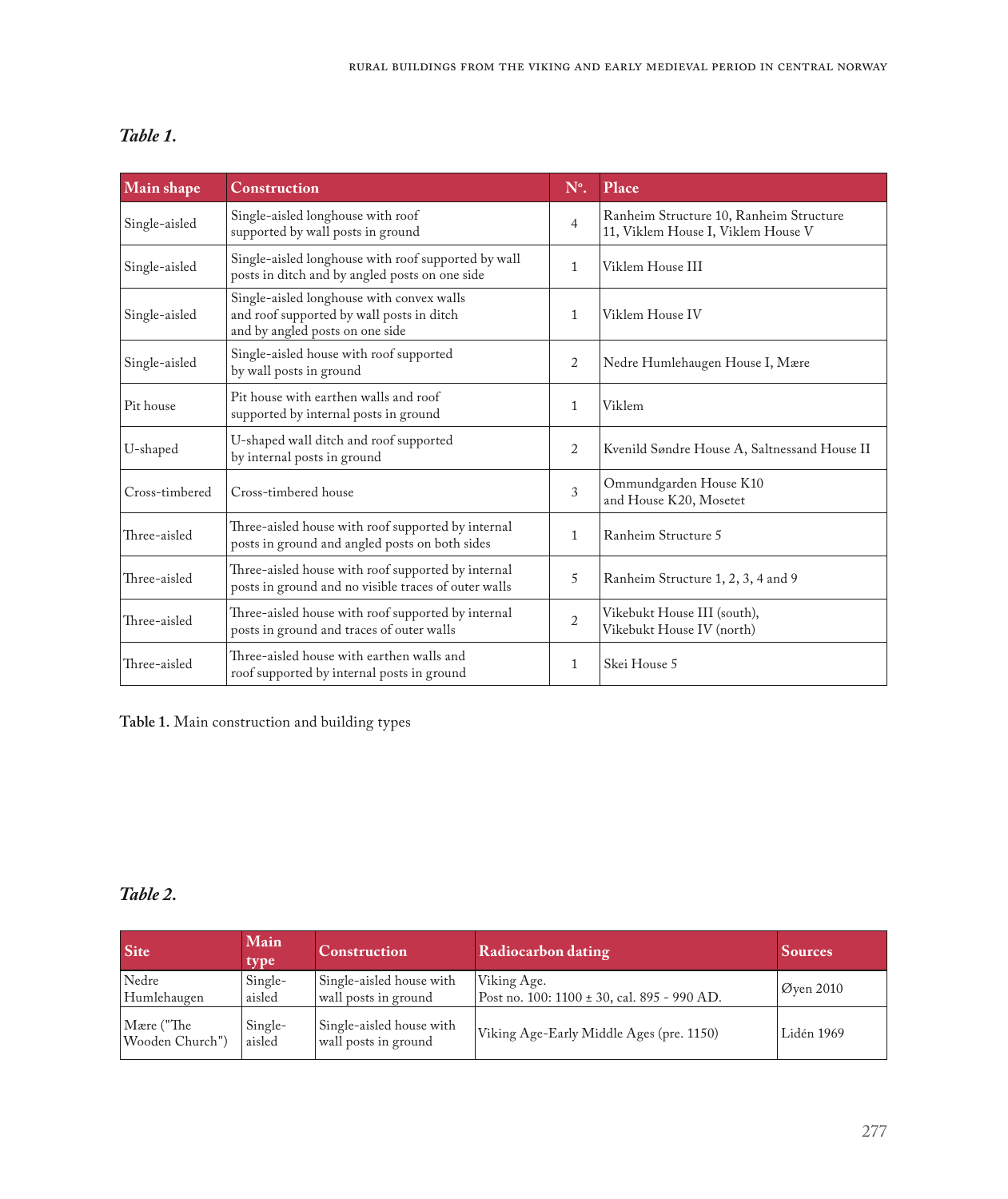| <b>Site</b>                    | Main<br>type       | Construction                                                                                               | <b>Radiocarbon dating</b>                                                                                                                                                                                                                                                                                                            | <b>Sources</b>                                                                          |
|--------------------------------|--------------------|------------------------------------------------------------------------------------------------------------|--------------------------------------------------------------------------------------------------------------------------------------------------------------------------------------------------------------------------------------------------------------------------------------------------------------------------------------|-----------------------------------------------------------------------------------------|
| Ranheim<br>Structure 10        | Single-<br>aisled  | Single-aisled longhouse<br>with roof supported by<br>wall posts in ground                                  | Late Iron Age/Viking Age                                                                                                                                                                                                                                                                                                             | Grønnesby and<br>Heen Pettersen<br>2015, Heen<br>Pettersen and<br>Grønnesby<br>in pres. |
| Ranheim<br>Structure 11        | Single-<br>aisled  | Single-aisled longhouse<br>with roof supported by<br>wall posts in ground                                  | Late Iron Age/Viking Age                                                                                                                                                                                                                                                                                                             | Grønnesby and<br>Heen Pettersen<br>2015, Heen<br>Pettersen and<br>Grønnesby<br>in pres. |
| Vikebukt House IV              | Three-<br>aisled   | Three-aisled house with<br>roof supported by internal<br>posts in ground and<br>traces of outer walls      | Merovingian/Viking Age.<br>Post no. 86: 1335 ± 50, cal. 660-760 AD (T-16674).<br>Fireplace 93: 1220 ± 95, cal. 680-960 AD (T-16675)                                                                                                                                                                                                  | Haug and<br>Johansen 2003,<br>Johansen 2003                                             |
| Vikebukt House III             | Three-<br>aisled   | Three-aisled house with<br>roof supported by internal<br>posts in ground and<br>traces of outer walls      | Late Iron Age/Viking Age.<br>Post no. 56: 1595 ± 60, cal. 415-545 AD (T-16190).<br>Post no. 68: 1350 ± 75, cal. 640-770 (T-16191).<br>Post no. 74: 1195 ± 105, cal. 700-980 AD (T-16192)                                                                                                                                             | Haug and<br>Johansen 2003,<br>Johansen 2003                                             |
| Kvenild Søndre<br>2005 House A | U-shaped           | U-shaped wall ditch<br>and roof supported by<br>internal posts in ground                                   | Viking age                                                                                                                                                                                                                                                                                                                           | Normann &<br>Ellingsen 2006                                                             |
| Saltnessand<br>House II        | U-shaped           | U-shaped wall ditch<br>and roof supported by<br>internal posts in ground                                   | Merovingian/Viking Age.<br>Post no. 164: cal. 780-1020 AD (T17891).<br>Post no. 229: cal. 780-1020 AD (T17890).<br>Wall ditch: 1040-1270 AD (T-16962).                                                                                                                                                                               | Rønne 2009                                                                              |
| Mosetet                        | Cross-<br>timbered | Cross-timbered                                                                                             | Late Viking Age/Early Middle Ages.<br>Charcoal from coal rich layer beneath cultural layer<br>in the house: 1150 ± 80, cal. 760-1020 AD (T-714)<br>Brennmoen II, from house: 910 ±<br>100, cal. 960-1280 AD (T-967).<br>Brennmoen III, from house: 910 ±<br>70, cal. 1015-1260 AD (T-968).<br>Norwegian coins from the 11th century. | Berglund 2003,<br>Vestrum 2009                                                          |
| Ommundgarden<br>Tuft K10       | Cross-<br>timbered | Cross-timbered                                                                                             | Early Middle Ages.<br>Cultural layer, dated twice: cal.<br>AD1025-1245, AD1030-1220.                                                                                                                                                                                                                                                 | Berglund 2003                                                                           |
| Ommundgarden<br>tuft K20       | Cross-<br>timbered | Cross-timbered                                                                                             | Early Middle Ages - High Middle Ages.<br>Top layer: cal. AD1285-1395.                                                                                                                                                                                                                                                                | Berglund 2003                                                                           |
| Ranheim<br>Structure 5         | Three-<br>aisled   | Three-aisled house with<br>roof supported by internal<br>posts in ground and angled<br>posts on both sides | Viking Age/Early Middle Ages. Post<br>no. 159: 1070±30, cal. AD 985-<br>1040, 1110-1115 (BETA-376141).<br>Post no. 631: 1190±30, cal. AD 770-<br>900, 925-945 (BETA-376180).<br>Post no. 630: 1180±30, cal. AD<br>775-970 (BETA-376181).<br>Post no. 518: 1120±30, cal. AD 780-<br>785, 880-990 (BETA-376182).                       | Grønnesby and<br>Heen Pettersen<br>2015, Heen<br>Pettersen and<br>Grønnesby<br>in pres. |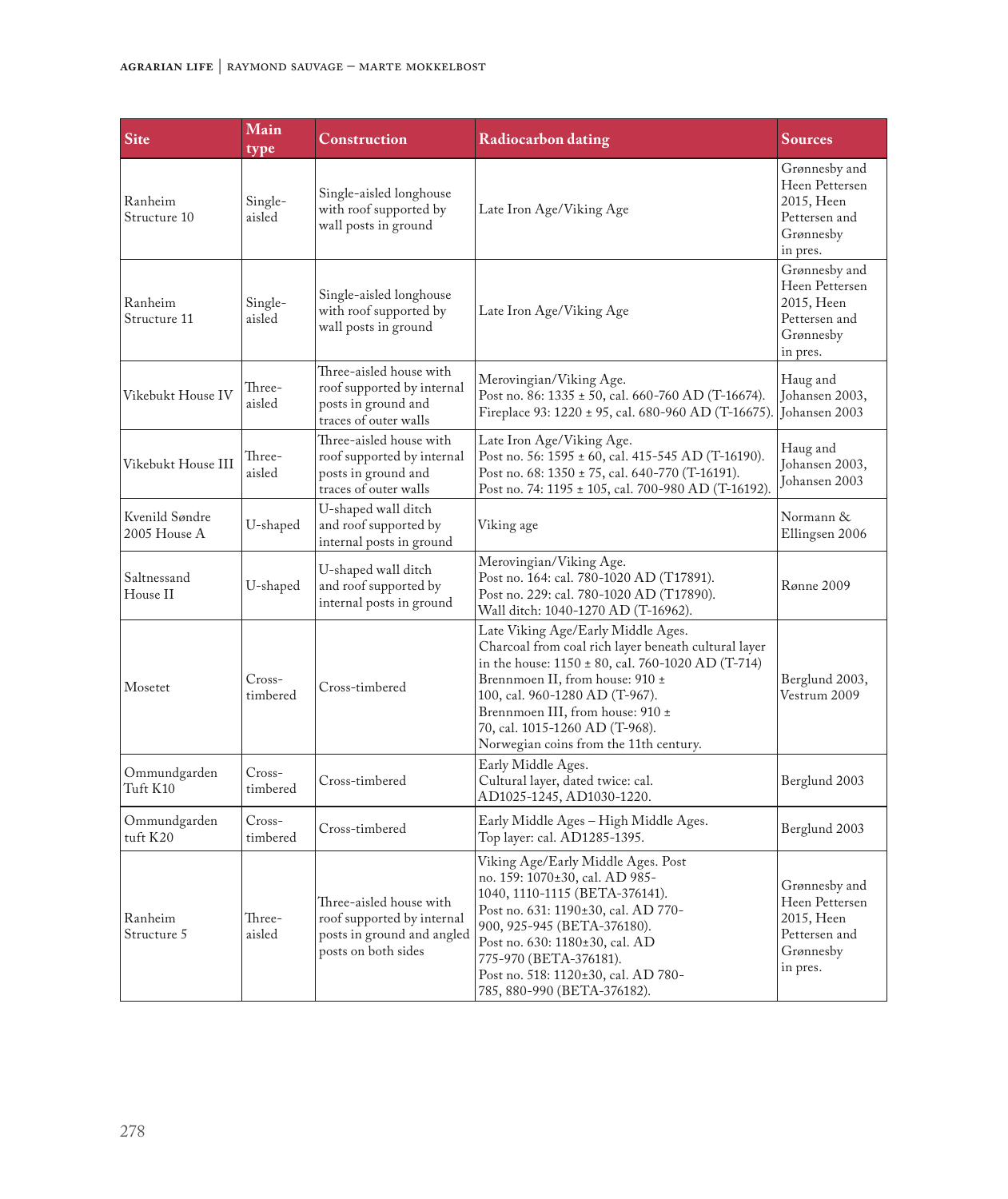### Rural buildings from the Viking and early Medieval period in Central Norway

| <b>Site</b>            | Main<br>type     | Construction                                                                                                     | <b>Radiocarbon dating</b>                                                                                                                                                                                                                                                                                                                                                                                                                                                                                                                                                                                                                                                                            | Sources                                                                                 |
|------------------------|------------------|------------------------------------------------------------------------------------------------------------------|------------------------------------------------------------------------------------------------------------------------------------------------------------------------------------------------------------------------------------------------------------------------------------------------------------------------------------------------------------------------------------------------------------------------------------------------------------------------------------------------------------------------------------------------------------------------------------------------------------------------------------------------------------------------------------------------------|-----------------------------------------------------------------------------------------|
| Ranheim<br>Structure 9 | Three-<br>aisled | Three-aisled house with<br>roof supported by internal<br>posts in ground and no<br>visible traces of outer walls | Viking Age, mainly 770-995 AD.<br>Post no. 94: 1140±30, cal. AD<br>775-975 (BETA-376144).<br>Post no. 95: 1200±30, cal. AD 770-<br>900, 925-945 (BETA-376147).<br>Post no. 99: 1280±30, cal. AD<br>685-885 (BETA-376169).<br>Post no. 101: 1650±30, cal. AD<br>390-540 (BETA-376158).<br>Post no. 104: 1150±30, cal. AD 780-<br>790, 870-985 (BETA-376160).<br>Post no. 391: 1230±30, cal. AD 725-740,<br>770-895, 925-940 (BETA-376143).<br>Post no. 393: 1180±30, cal. AD 770-<br>900, 925-945 (BETA-376145).<br>Post no. 400: 1110±30, cal. AD<br>895-1020 (BETA-376146).<br>Post no. 417: 1140±30, cal. AD<br>885-995 (BETA-376159).<br>Post no. 745: 1200±30, cal. AD<br>775-970 (BETA-376170). | Grønnesby and<br>Heen Pettersen<br>2015, Heen<br>Pettersen and<br>Grønnesby<br>in pres. |
| Skei Tuft 5            | Three-<br>aisled | Three-aisled house with<br>earthen walls and roof<br>supported by internal<br>posts in ground                    | 900-1000 e.Kr.<br>Burnt deposit in top of wall mound: 970 ±<br>65 BP, cal. 1000-1160 AD (T 8908).                                                                                                                                                                                                                                                                                                                                                                                                                                                                                                                                                                                                    | Stenvik 2001                                                                            |
| Ranheim<br>Structure 1 | Three-<br>aisled | Three-aisled house with<br>roof supported by internal<br>posts in ground and no<br>visible traces of outer walls | Viking Age                                                                                                                                                                                                                                                                                                                                                                                                                                                                                                                                                                                                                                                                                           | Grønnesby and<br>Heen Pettersen<br>2015. Heen<br>Pettersen and<br>Grønnesby<br>in pres. |
| Ranheim<br>Structure 4 | Three-<br>aisled | Three-aisled house with<br>roof supported by internal<br>posts in ground and no<br>visible traces of outer walls | Viking Age.<br>Post no. 111: 1210±30, cal. AD<br>775-975 (BETA-374321).<br>Post no. 112: 1150±30, cal. AD 780-<br>785, 880-990 (BETA-374308).<br>Post no. 120: 1130±30, cal. AD 780-<br>790, 870-985 (BETA-374310).<br>Post no. 540: 1190±30, cal. AD<br>775-970 (BETA-374305).<br>Post no. 550: 1170±30, cal. AD<br>885-995 (BETA-374323).<br>Post no. 578: 1210±30, cal. AD<br>775-970 (BETA-374309).                                                                                                                                                                                                                                                                                              | Grønnesby and<br>Heen Pettersen<br>2015, Heen<br>Pettersen and<br>Grønnesby<br>in pres. |
| Ranheim<br>Structure 2 | Three-<br>aisled | Three-aisled house with<br>roof supported by internal<br>posts in ground and no<br>visible traces of outer walls | Late Iron Age/Viking Age                                                                                                                                                                                                                                                                                                                                                                                                                                                                                                                                                                                                                                                                             | Grønnesby and<br>Heen Pettersen<br>2015, Heen<br>Pettersen and<br>Grønnesby<br>in pres. |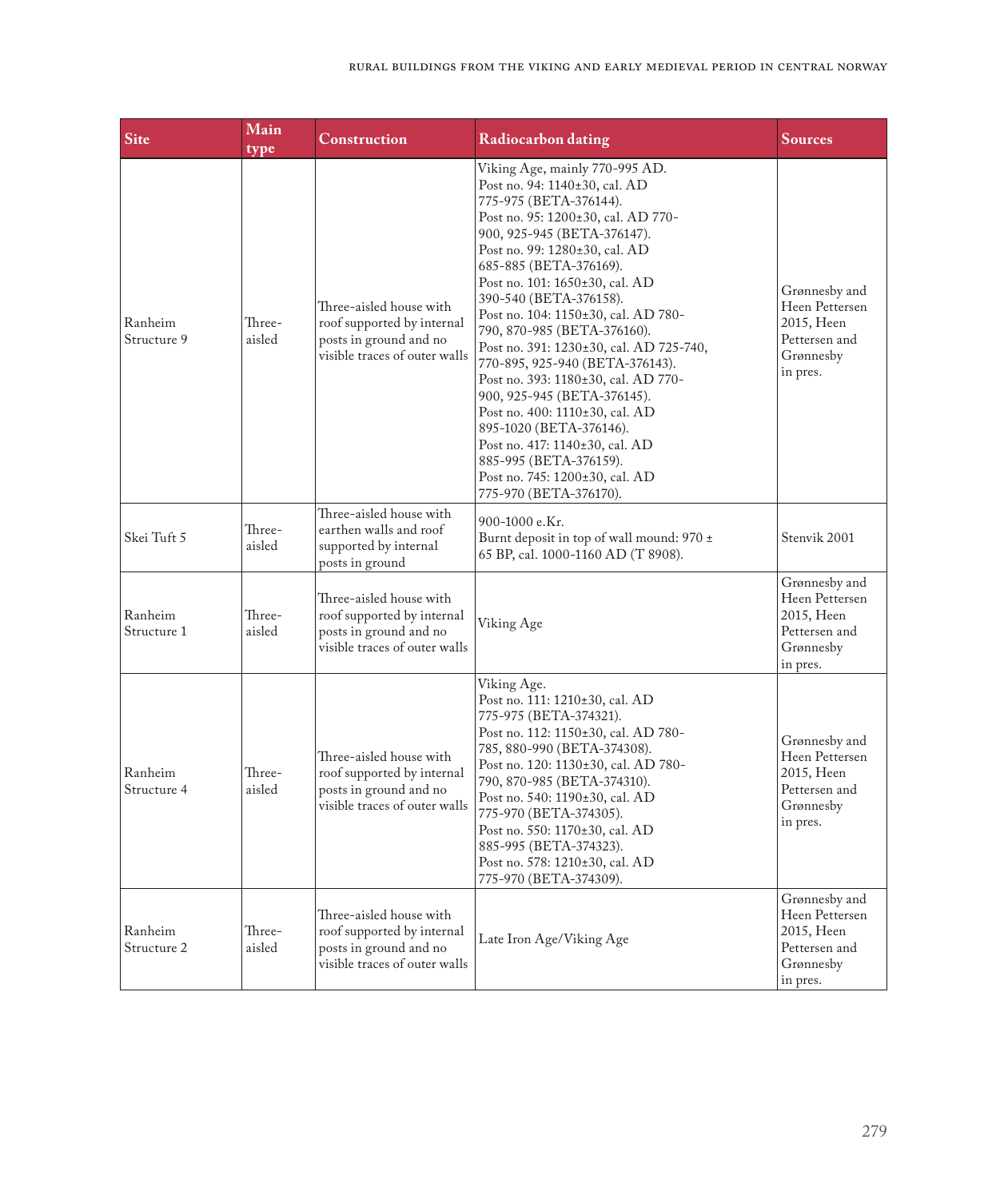| <b>Site</b>            | Main<br>type      | <b>Construction</b>                                                                                                             | <b>Radiocarbon dating</b>                                                                                                                                                                                                                                        | <b>Sources</b>                                                                          |
|------------------------|-------------------|---------------------------------------------------------------------------------------------------------------------------------|------------------------------------------------------------------------------------------------------------------------------------------------------------------------------------------------------------------------------------------------------------------|-----------------------------------------------------------------------------------------|
| Ranheim<br>Structure 3 | Three-<br>aisled  | Three-aisled house with<br>roof supported by internal<br>posts in ground and no<br>visible traces of outer walls                | Late Iron Age/Viking Age                                                                                                                                                                                                                                         | Grønnesby and<br>Heen Pettersen<br>2015, Heen<br>Pettersen and<br>Grønnesby<br>in pres. |
| Viklem House I         | Single-<br>aisled | Single-aisled longhouse<br>with roof supported by<br>wall posts in ground                                                       | 975-1030 e.Kr.<br>Post no. 353: 900 +/- 30 BP, cal. AD<br>1035-1215 (BETA-406522).<br>Post no. 510: 1030 +/- 30 BP, cal. AD<br>975-1030 (BETA-406525).                                                                                                           | Mokkelbost and<br>Sauvage 2014                                                          |
| Viklem House II        | Grophus           | Pit house with earthen<br>walls and roof supported<br>by internal posts in ground                                               | 970-1165 e. Kr.<br>Layer no. 454: 1040 +/-30 BP, cal. AD<br>970-1025 (BETA-389190).<br>Burnt layer in bottom of stone fireplace, no. 8149:<br>930 +/-30 BP, cal. AD 1025-1165 (BETA-389189).                                                                     | Mokkelbost and<br>Sauvage 2014                                                          |
| Viklem House III       | Single-<br>aisled | Single-aisled longhouse<br>with roof supported by<br>wall posts in ditch and by<br>angled posts on one side                     | 780-1020 e. Kr.<br>Wall ditch no. 425: 1120 +/-30 BP, cal. AD<br>780-785, 880-990 (BETA-389188).<br>Internal post 230: 1070 +/- 30 BP, cal. AD<br>895-925, 940-1020 (BETA-401518).<br>Post no. 372: 1060 +/- 30 BP, cal. AD<br>900-925, 945-1020 (BETA-401516).  | Mokkelbost and<br>Sauvage2014                                                           |
| Viklem House IV        | Single-<br>aisled | Single-aisled longhouse<br>with convex walls and<br>roof supported by wall<br>posts in ditch and by<br>angled posts on one side | Early Middle Ages.<br>Wall ditch no. 345: 890 +/-30 BP, cal.<br>AD 1040-1220 (BETA-389187).<br>Post no. 6620: 590 +/- 30 BP, cal. AD 1295-<br>1370, 1380 to 1415 (BETA-406523).<br>Post no. 6609: 570 +/- 30 BP, cal. AD 1305-<br>1365, 1385-1420 (BETA-401517). | Mokkelbost and<br>Sauvage 2014                                                          |
| Viklem House V         | Single-<br>aisled | Single-aisled longhouse<br>with roof supported by<br>wall posts in ground                                                       | Viking Age-Early Middle Ages                                                                                                                                                                                                                                     | Mokkelbost and<br>Sauvage 2014                                                          |

**Table 2.** Known excavated rural buildings from the Viking and Early Medieval Period in Central Norway

## **THE EXCAVATIONS AT VIKLEM**

The grounds of Viklem church are located in Brekstad, Ørland municipality, on a height with good visibilty of the surrounding landscape and coastline. The present church was probably built in the Late Medieval Period and is a whitewashed stone building. It has not been studied in depth and very little is known of its history. Written sources date the church grounds back to the mid- $12<sup>th</sup>$  century. Viklem was a manor in the Medieval Period and both the farm and the church seem to have been incorporated

into the larger church organizational structure by AD 1300 at the latest (Brendalsmo 2006). Close by the church is one of Sør-Trøndelag's largest burial mounds, Viklemshaugen. The mound testifies to the fact that the site was of great importance long before Viklem became a church. A similar relationship between church and pagan burial monument can also be found at Alstadhaug, Skogn, Nord-Trøndelag (Stenvik 2005).

NTNU Museum has previously conducted several archaeological excavations at Viklem. In the area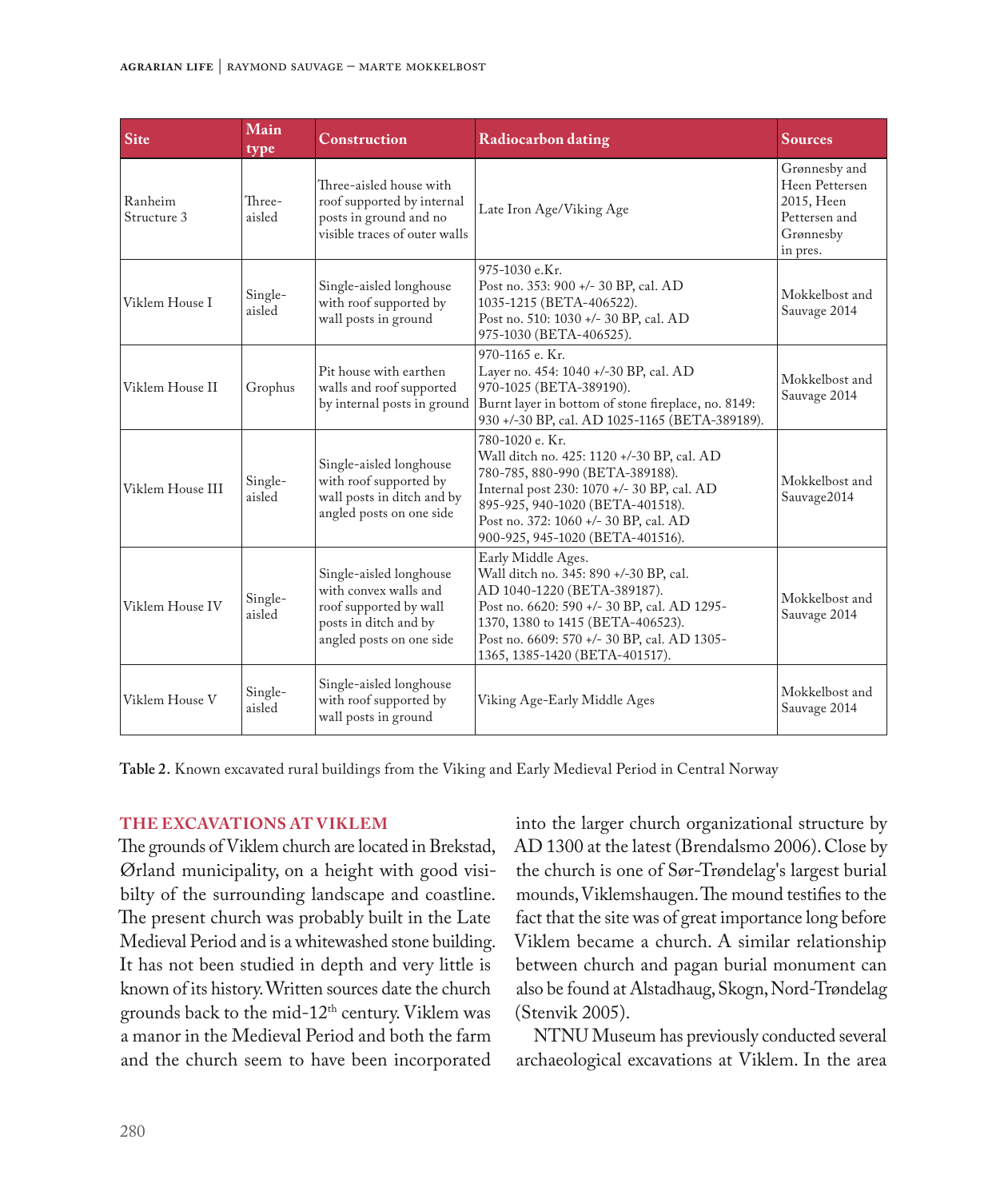

**Figure 1.** Plan of buildings excavated in 2014. Illustration Raymond Sauvage, NTNU University Museum.

west of the church these were undertaken in 1995, 2000, 2001 and 2007. These investigations resulted in evidence of nine houses, most dating to the Late Iron Age. In 2014, excavations were carried out in connection with a planned expansion of the cemetery (Mokkelbost and Sauvage 2015). This excavation resulted for the first time in unambiguous findings of buildings and settlement evidence which we believe belong to a Late Iron Age and medieval farmyard associated with Viklem farm.

Five buildings were investigated in total, four single-aisled buildings with posts dug into the subsoil and one pit-house (Fig. 1).

The two largest buildings were overlapping, parallel constructions oriented NW. The first house (House III) was 18 meters long and 7 m wide, consisting of two parallel convex wall ditches. These wall ditches were up to 50 cm deep, and contained rows of evenly spaced postholes placed every 80 cm. On the outside of the northern wall lay a slightly curved row of 16 angled postholes which would have provided support for the wall. The documentation suggests that House III had curved long walls. Soil samples from these postholes contained high amounts of charcoal. It is unclear why the house was abandoned, but the high amounts of charcoal may indicate that the house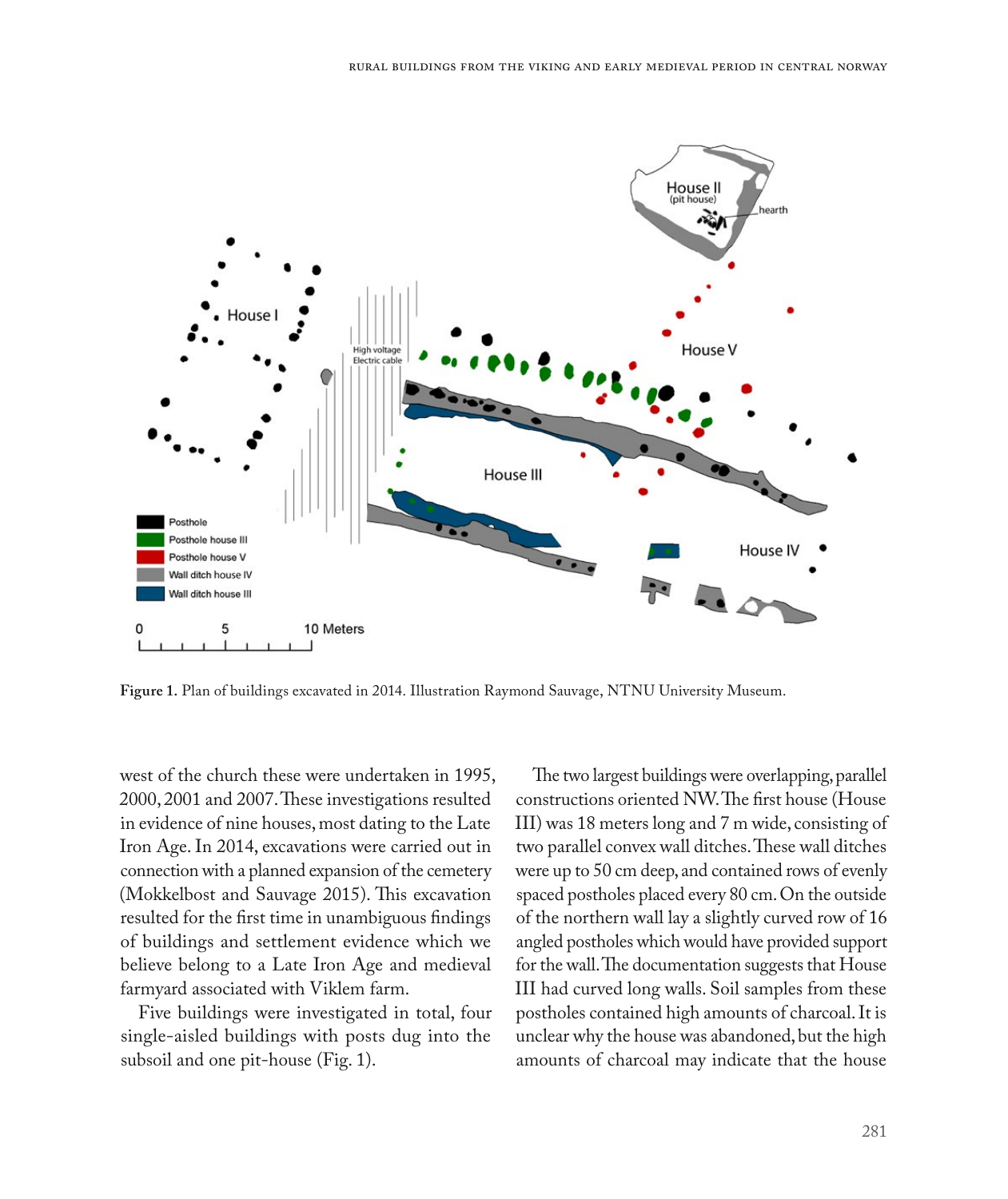burned down. The radiocarbon dates fall within the period AD 780–990 (Mokkelbost and Sauvage 2015). Since there are no post-Viking Period dates associated with the house, one can imagine that the house burned down at the end of this period.

In the next phase, House III is replaced by a larger building placed on the exact same location and with the same orientation. House IV was single-aisled structure, at least 27 meters long and 8.8 meters wide, comprised of two parallel, straight wall ditches. As with House III, the wall ditches contained rows of postholes; however, these were unevenly spaced and may therefore indicate some changes to the building structure over the course of its life. House IV also had angled support posts along the outside of the northern wall. Three of the four analyzed plant macrofossil samples contained carbonised barley and rye grains. The dates for this building fall largely within the Early Medieval Period and High Middle Ages (Mokkelbost and Sauvage 2015): however, the deviation in the radiocarbon calibration curve for this period gives the dates a relatively broad range, so we cannot exclude a Late Medieval date. We do believe that the large overlap in the Early Medieval and High Middle Age dating results is such that there is reason to believe that the house replaced the older House III relatively quickly. This is also supported by the location and the similarities of construction.

In addition to the two largest houses, two smaller houses were excavated. Houses I and V were both single-aisled longhouses with posts dug into the subsoil. The houses had a rectangular ground plan with straight gable and long walls, measuring approximately 12.5 m x 6 m. There were traces of internal dividing walls which split each of the buildings into two separate compartments. The wall posts had solid foundations dug into the subsoil with large support stones in over half of the postholes (18 of 33). Datings of one of the buildings is based on

charcoal and cereal from postholes, and fall within the ranges AD 974–1300 and AD 1035–1215.

In addition to the buildings that were identified from wall ditches and postholes, one pit-house with a preserved cultural layer was excavated. The pit-house was almost square in plan, measuring 6.5 m on a side, and was located some distance away from the other houses. The internal area has been estimated at approximately  $20 \text{ m}^2$ . The pit-house was dug 50-60 cm into the underground, and the load bearing function was performed by internal posts. The house seems to have originally had a hard-packed earth floor which was covered by cultural deposits and a floor layer deposited over the course of the house's life. The outer walls seem to have been covered by peat, remnants of which were found in the cultural layer. In the southern corner of the pit-house there was a corner fireplace with furnace chamber, the superstructure of which had been built up of blue clay and stones. The fireplace proved to be partially buried in the ground, the chamber itself was buried approximately 50-60 cm below the floor level. The chamber had a flat slab at the bottom, and was built of dry masonry boulders placed in rings on top of each other. The oven had sides which were formed by leaning flat slabs and an opening at floor level. Artefacts recovered from the cultural layer included spindle whorls, a fragment of a loom weight and a sewing needle, all of which testify to textile production during the building's phase of use. A 24-gram copper alloy measuring weight was also found. The dating of the pit-house falls within the period AD 970–1165 (Mokkelbost and Sauvage 2015).

The buildings on Viklem all lay within a limited area and it appears that the settlement organization remained the same over several centuries during the Viking-Medieval Period transition, except the largest house, which was rebuilt after a fire. Overall it is likely that we are looking at a farmstead. The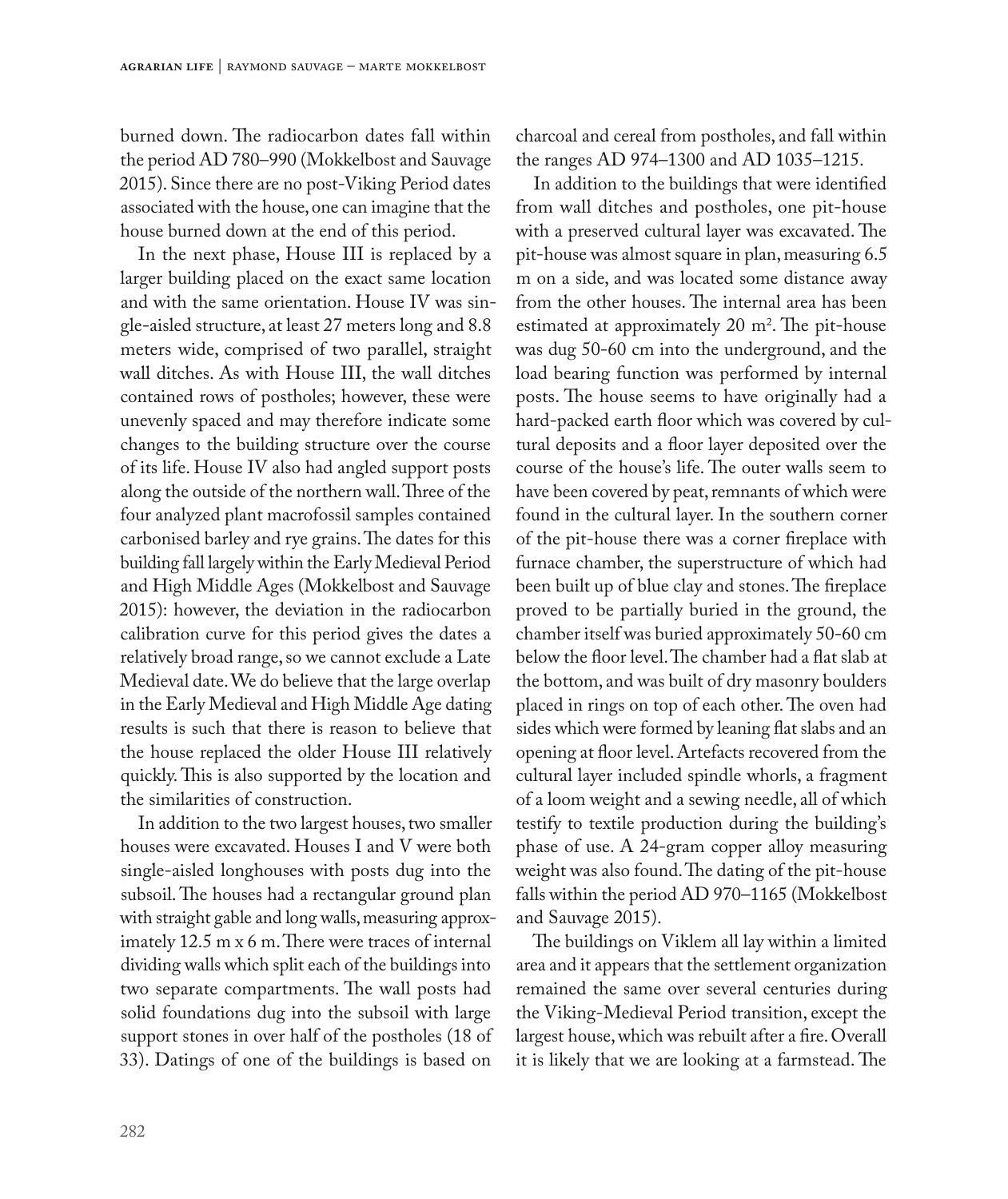buildings were perpendicular to each other, creating a defined yard with good shelter from the prevailing southwest winds.

All the buildings identified at Viklem had structures that were buried in the ground, either in the form of postholes dug into the subsoil, wall ditches or a pit-house. This common feature made them possible to recognize using machine topsoil stripping. The similarity of building techniques was also great. All of the buildings were single-aisled with load-bearing wall lines.

The pit-house is the building type with the most readily identifiable function. Earlier surveys of pit-houses in Scandinavia have shown that these were a common building on farms in the Late Iron Age (Christensen 1990; Åqvist 1992; Fall Branch 1994). A popular interpretation links this building type to craft production. The find material shows evidence, among other things, of metallurgy and textile production (Fall Branch 1994; Mileks 2012). The pit-house at Viklem produced tools associated with textile production: spindle whorls, loom weights, needles and needle sharpeners. A corner fireplace provides evidence of cooking and baking, as well as heating.

Two single-aisled houses with wall posts dug into the subsoil identified at Viklem, House I and House V, can be interpreted as dwellings. Neither of them had traces of fireplaces, but we assume that these houses may have raised floors, so the fireplaces would not have left visible traces in the subsoil. Both buildings were divided into two rooms, which one may imagine was important for limiting heat loss in a house of this size  $(75-85 \text{ m}^2)$ . Such two-room buildings are consistent with the classic image of common residential houses in the Medieval Period, smaller, two-room cross-timber structures (Grindkåsa 2007; Sørhiem 2015). The size and internal division suggests, therefore, that this was a dwelling.

Two other buildings from Viklem appear, in our opinion, to hold a central or elevated status on the farm. These are House III and House IV, which we here have interpreted as substantial buildings with no clear room division. The two overlapping buildings occupy the exact same location and have the exact same orientation. The oldest was built in the Viking Period, while the younger was used well into the High Middle Ages. These houses may have held a special position on the Viklem farm in the Late Iron Age. The height which Viklem occupies is one of only a few such locations in Ørland municipality, and has probably been a site of significance in the terrain since the land rose from the sea in the Bronze Age. That a house the size of House III, nearly 140  $\text{m}^2$ , was replaced after being burned down in the Early Medieval Period, attests to its importance. That it was replaced by a house nearly double its size underscores this. The farm's central position and function in connection with the medieval church site can be an important starting point for interpreting the function of these buildings.

## **THE EVOLUTION OF RURAL BUILDINGS IN CENTRAL NORWAY**

There appears to be a consensus amongst researchers that the rural building tradition in Norway underwent a radical change in the Late Iron Age and Early Medieval Period. Longhouses were largely replaced by single-aisled buildings (Skre 1996; Grindkåsa 2007; Eriksen 2015), eventually without support structures dug into the subsoil ( Jensenius 2001).

Skov's (1994) overview of the archaeology of buildings from southern Scandinavia can be a good point of departure for comparison with Central Norway. Using 171 localities, Skov compiled a synthesis of developments in building styles. Between AD 600 and about AD 900 three-aisled longhouses and pit-houses dominate. Around the year AD 1000 the three-aisled longhouse becomes less significant,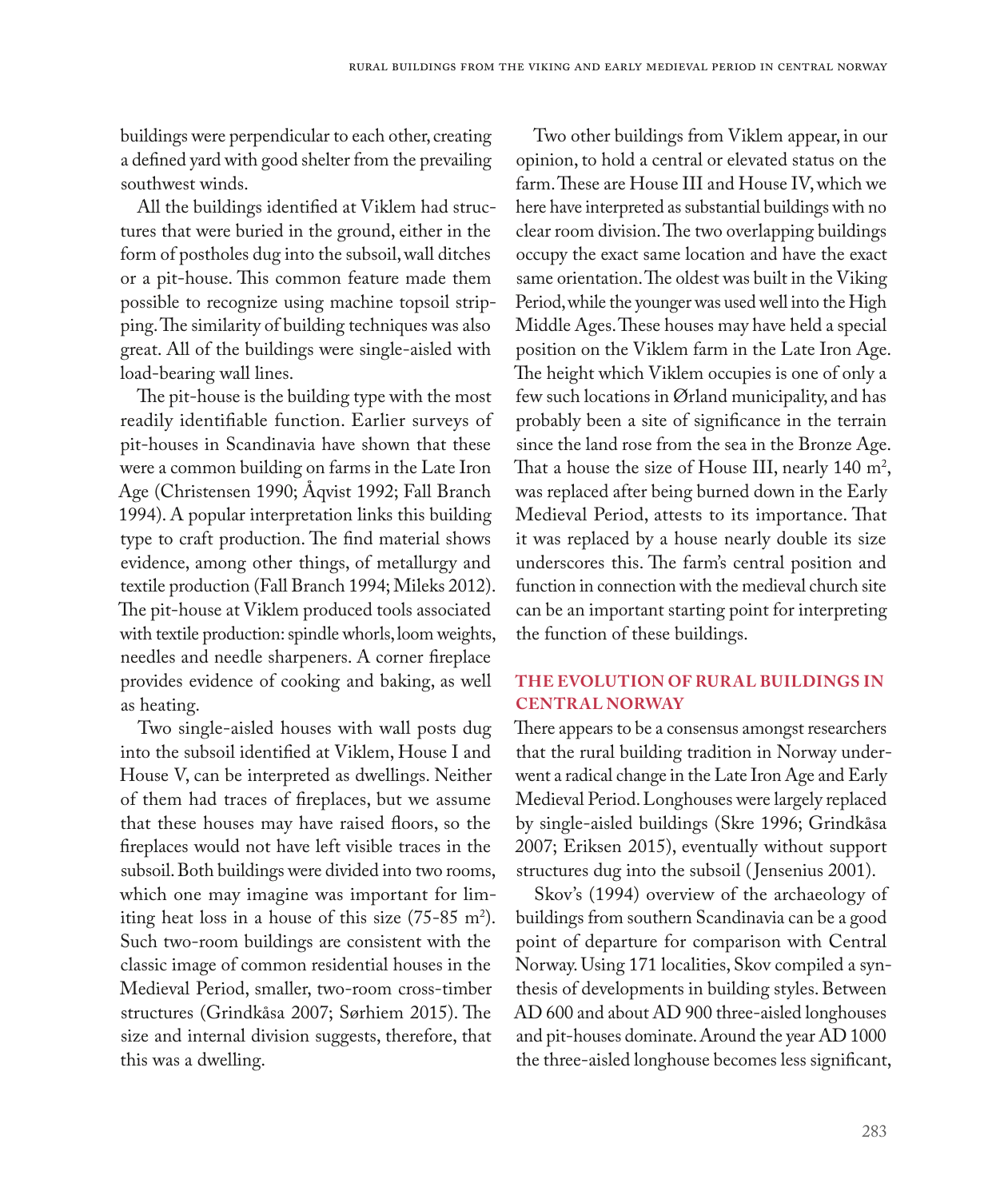

**Figure 2.** Plans of known excavated buildings from the Viking and Early Medieval Period in Central Norway, excluding cross-timbered buildings. Illustration: Marte Mokkelbost, NTNU University Museum.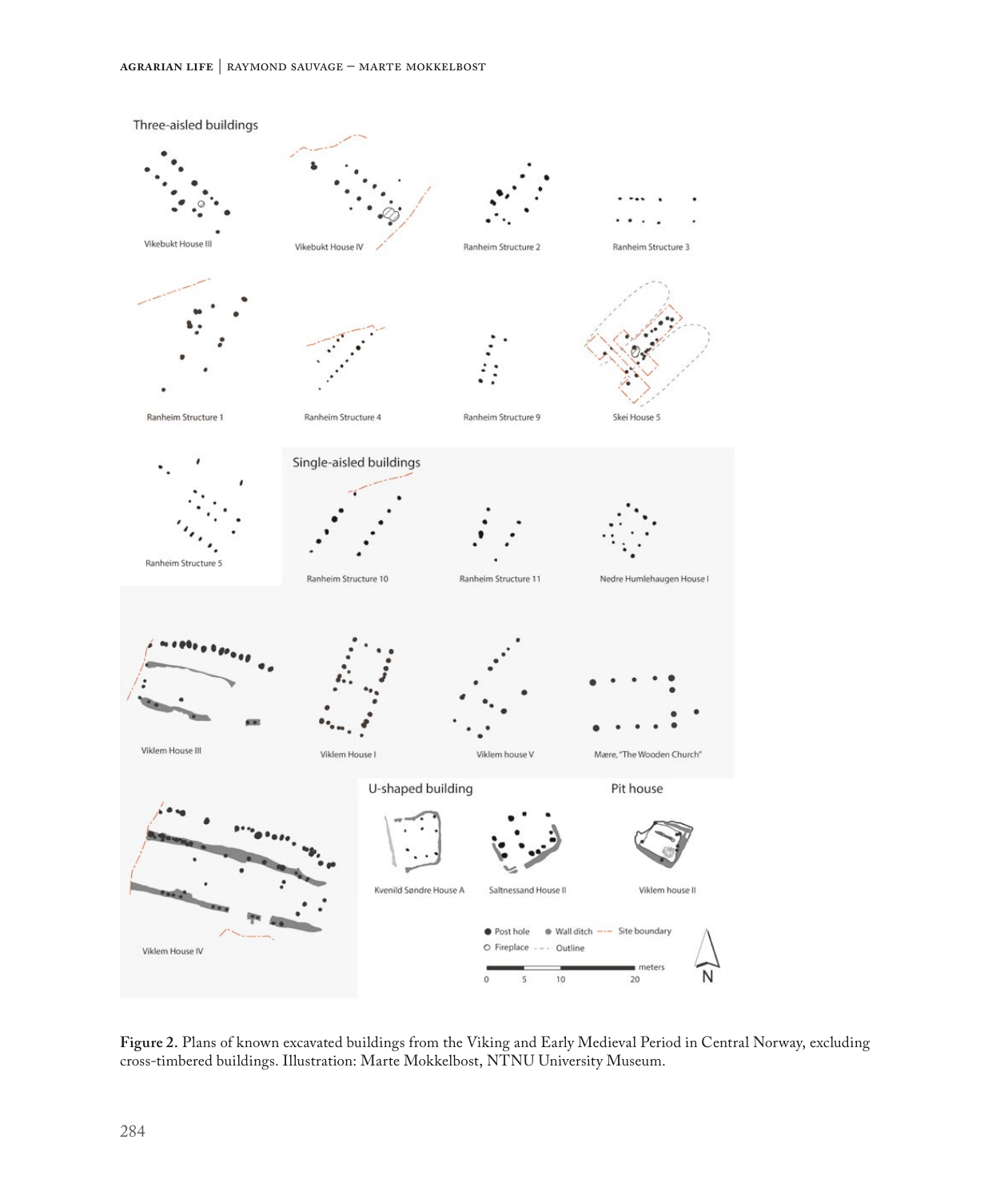

**Figure 3.** Chronological overview. Illustration Raymond Sauvage and Marte Mokkelbost, NTNU University Museum.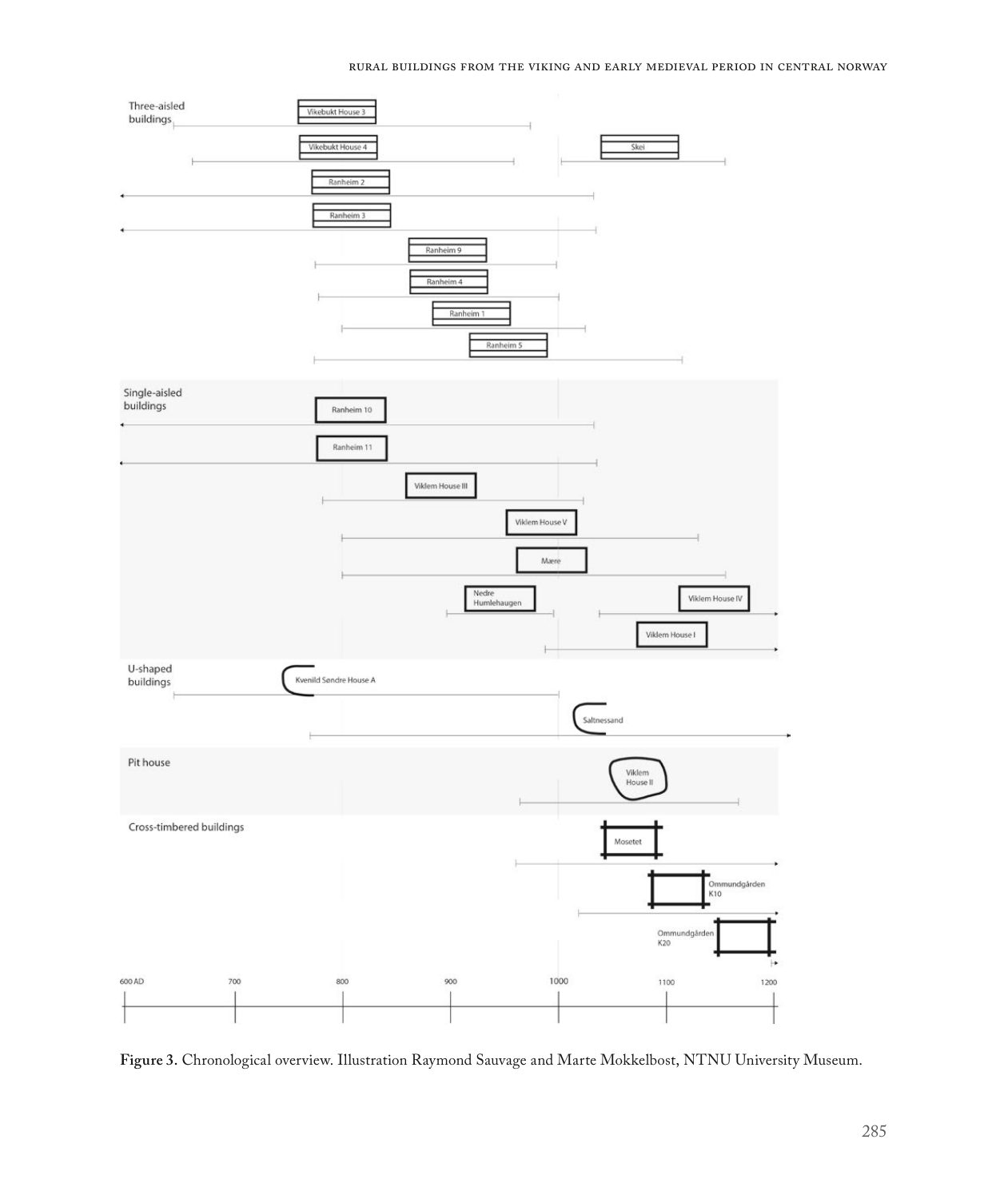and disappears between roughly AD 1100 and AD 1200. Furthermore, single-aisled buildings with wall posts dug into the subsoil appear at the beginning of the  $10<sup>th</sup>$  century. The complete overview of known buildings from Central Norway in this period (Tables 1 and 2) shows that we have nine three-aisled buildings, eight single-aisled buildings, three cross-timbered buildings, two U-shaped buildings and one pit-house (Fig. 2). Remains of the cross-timbered structures were, unfortunately, not sufficiently preserved to allow for presentation in plan. The suggested chronological positions of the different buildings are shown in Figure 3.

The analyses in this article are first and foremost based on the buildings that we have been able to identify in the form of postholes. These buildings are the easiest to analyze in terms of architectural style, shape and size. Sufficient remains of the U-shaped houses and cross-timbered buildings were not available to allow for an analysis of construction and building techniques. The three cross-timbered buildings in the data set have been previously treated by Berglund (2003). We know very little about the U-shaped buildings. They consist of U-shaped wall ditches and internal roof bearing posts, which do not appear to be placed in pairs. We do not have immediate parallels to these houses, and it is difficult to understand their physical structure. The nearest archaeological parallels are in Møre og Romsdal and date to the Bronze Age and Pre-Roman Iron Age (eg. Haug 2000).

### **FROM THREE-AISLED TO SINGLE-AISLED**

Stave construction is a general term for several related types of construction common in prehistoric and historic times. The main feature is a load bearing structure consisting of vertical staves and horizontal beams and cross-beams. Stave construction has its origins in the double-aisled buildings of the Neolithic (Olsen 2009). Most of the identified

buildings from Central Norway are examples of stave construction. There are two forms which dominate: three-aisled stave constructions with internal support beams dug into the subsoil and single-aisled stave constructions with wall posts dug into the subsoil supporting the roof load. The introduction of single-aisled stave buildings during the Viking Period represents a marked change in the building technology of the period. On the basis of the material used here, it seems that this building method is common in Central Norway from around AD 900. This coincides well with the occurrence of single-aisled buildings with posts dug into the subsoil in the southern Scandinavian material (Skov 1994). The introduction of this building tradition represents something new in the material, a development which we believe happened simultaneously over large parts of Scandinavia.

From a structural standpoint, these buildings differ from three-aisled buildings in that the roof load if borne by the walls rather than internal support posts. We have no preserved building remains in the material and it can be difficult to determine the building principles on the basis of postholes alone. However, we have some comparative material which may contribute to an interpretation. We here suggest that the single-aisled houses we know today from rural Central Norway are an evolved form of stave constructions with corner and mid-wall line staves, as in the medieval stave construction in towns and in the oldest remains of wooden churches. Evolved forms of stave construction are known from archaeological contexts in most parts of northern Europe (Christie 1974; Hauglid 1989; Jensenius 2010). Many of these buildings are distinct from later stave churches in that they consist of staves dug into the ground with recessed, bottom sills between the staves. Traces of this type of building are often found beneath medieval churches, on the occasions where excavations beneath the floors of these churches have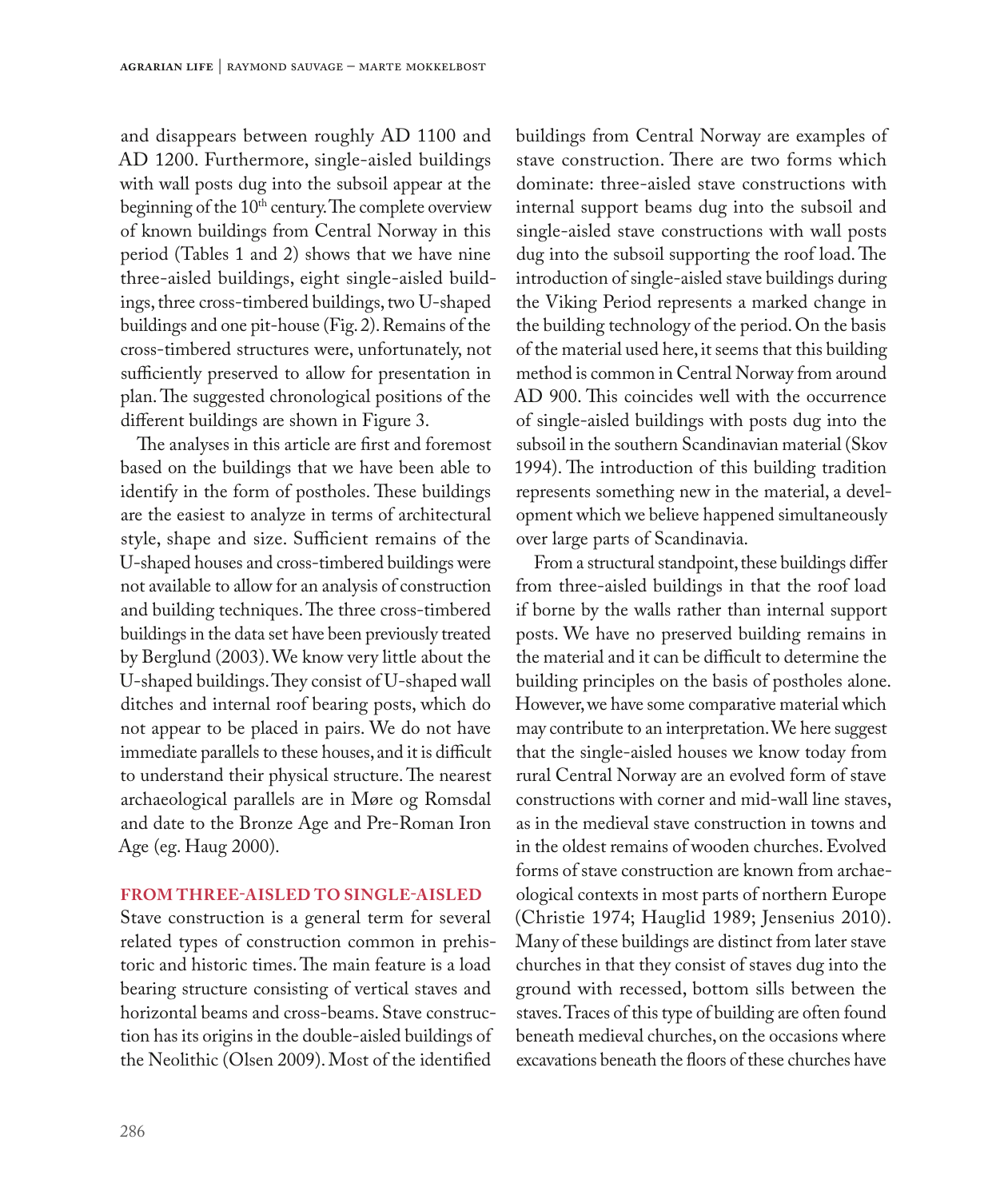taken place ( Jensenius 2010). Later stave churches are based on the same principle, but are supported by integrated frameworks consisting of bottom sills and corner poles with no soil dug element (Jensenius 2010). Archaeologically identified stave buildings in Norway generally have staves dug into the subsoil with mid-wall line staves and recessed sills between the staves. One example from Central Norway is a post-built structure from the earliest activity phase on the site of the Folkebibliotek in Trondheim (Christophersen and Noreide 1994).

A stave building at least 6 meters in length was found on the Folkebibliotek site. The surviving parts of the house consisted of a post dug into the soil and two sills with grooves on the side where the wall planks originally stood. Northern Europe also provides examples of lay-buildings erected using this technique, such as a building from the 10th century in Husterknupp, Germany (Hauglid 1989). Here most of the support framework has been preserved, consisting of posts dug into the ground and mid-wall line posts with an interstitial bottom sill. The building is very similar to that found on the site of the Folkebibliotek in Trondheim. It is also interesting to note that the oldest buildings in this technique seem to be about the same age as those in Central Norway. The only soil dug elements of such buildings are holes for the posts. It is quite probable that these types of features will be the only identifiable remnants of such buildings in rural/ farmed areas. The layout of the soil dug elements in these buildings, in our view, agree well with the single-aisled buildings presented here.

 An obvious example is the building found beneath the church at Mære in Nord-Trondelag, interpreted as a single-aisled church of post-construction (Lidén 1969). We also believe that all preserved single-aisled buildings at Viklem were probably constructed using such a technique. Wall posts are substantial and placed at even interval, in good accordance with

the corner and mid-wall line posts of the evolved form of a stave construction. This substantiates our view that most of the single-aisled buildings with wall posts dug into the subsoil from rural contexts in Central Norway represent the evolved form of stave construction.

An interesting feature that we have not previously seen are in two of the buildings from Viklem, where there are clear indications of external, angled support posts. The northern long walls of both houses were fitted with these. Such angled-support posts are well known in connection with stave construction, where they are known are *skårder*, or exterior wall supports. This technique may have been used in exceptional circumstances, e.g. in harsh environments or when houses were built to a considerable height. Both the stave churches at Kvernes, Averøy and at Rødven, Rauma have *skårder* (Christie 1978). They are part of the Møre type of stave church, characterized by long walls with corner posts and mid-wall line posts. It is believed that the Møre type did not have balconies, but from the beginning was supported by *skårder*. The location at Viklem is central and exposed to the elements and this may have been the determining factor. Such external angled support posts are also known from southern Scandinavia, where they are a feature of well-known building types from Trelleborg and Hedeby. These houses, however, are three-aisled constructions (Skov 1994).

## **THE FUNCTIONS OF STAVE-CONSTRUCTED BUILDNGS**

The origin of the stave-construction technique has been widely debated in architectural historical and archaeological research. The three-aisled stave constructions which appear in the material from Central Norway seem to have had various functions. Most three-aisled buildings have been interpreted as associated with peripheral farm activities, perhaps sheds or simple outbuildings. This can be seen at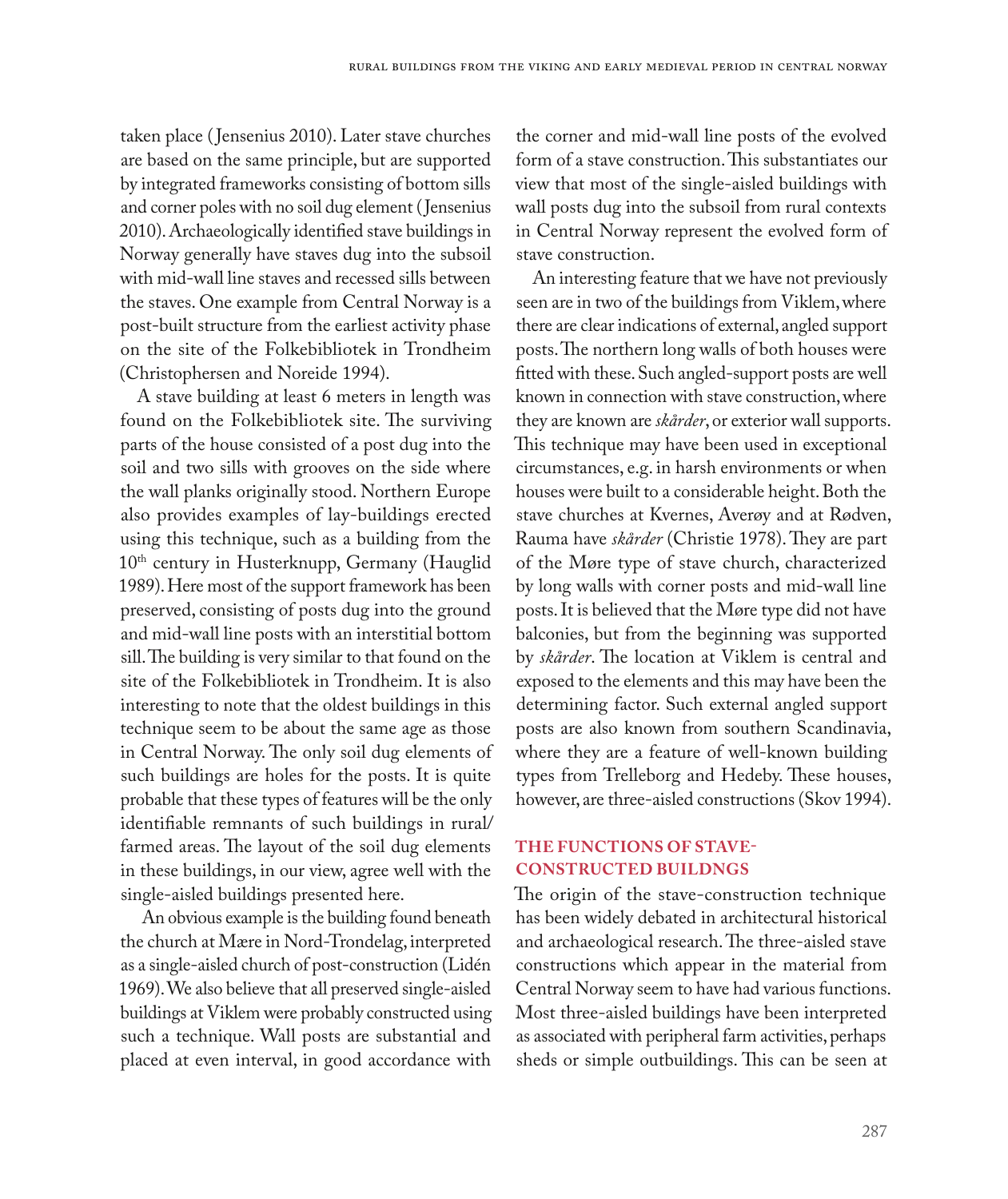Ranheim (Grønnesby and Heen-Pettersen 2015) and at Vikebukt, Vestnes (Haug and Johansen 2003), in the form of a smithy and a barn. The only building that stands out is Tuft 5 at Skei, which is part of a circular arrangement of structures dated to the Viking Age (Stenvik 2001). The building's context is not expressly a farm context, but rather a place that is interpreted as a meeting point and focal point for military activities. This building represents an exception. We therefore believe that most three-aisled stave-buildings from Central Norway from the Late Iron Age and Early Medieval Period are associated with various agricultural functions. There is amongst three-aisled buildings, no clear residential function.

Regarding single-aisled stave construction, we see a more complex picture. Berglund (2003) interpreted stave constructed houses as lower status than cross-timbered houses. Stave construction may have been an older building style that came to be used for such lower status houses. This is supported by, among other examples, the material from the site of the Folkebibliotek in Trondheim; stave construction was used in free-standing structures and smaller structures, such as simple house additions and sheds (Christophersen and Nordeide 1994). Such an interpretation may be applied to some of the single-aisled buildings in the data set, such as Ranheim Structure 10 and Structure 11, but we see a more central role for most of these buildings. At Viklem two single-aisled buildings built in the evolved form of stave construction, House I and House V, have been interpreted as dwellings. Rural medieval residences in the form of two-bedroom buildings were not exclusively built using the cross-timbering technique, as they were in the towns, but are represented in the evolved form of stave construction. This indicates that the evolved form of stave construction was commonly used for residential structures.

Two other buildings are also important for highlighting the use of stave construction in houses, House III and House IV at Viklem. These buildings stand out in terms of their central location, substantial construction and impressive size. If the assumption that these buildings served public functions linked to manor farms is correct, it highlights how stave construction was used in high status buildings. That this form of construction was used in lay-buildings associated with public functions on larger farms in the Medieval Period can be seen in the still-standing building known as *Finnesloftet* at the Finne farm, Voss. This building, dating to the late 1200s, is built in the evolved form of stave construction with two cross-timber arches on the lower level and has been interpreted as a hall for feasts/gatherings (Berg 1951). The Viklem farm's central position and status in Ørlandet suggest that it may well have held similar functions, and the two large buildings (House III and House IV) are, in our view, reasonable candidates for this purpose. The evolved form of stave construction permits buildings to be built higher than is possible with three-aisled stave construction (Olsen 2009). Terje Gansum (2008) believes this was the preferred method of construction for hall buildings.

Perhaps the most well-known use of the evolved form stave construction is in church buildings, and a religious function must always be considered when evaluating buildings in this construction style in Central Norway. The origins of the stave church are thought to be found in Pre-Christian, Scandinavian religious architecture (Lidén 1969; Sundqvist 2006; Grindkåsa 2007), an interpretation supported by the placement of several stave churches and stone churches on earlier cult sites. Stave constructions are also generally treated in discussions about church buildings and the development of the early wooden churches (e.g. Christie 1974; Hauglid 1989; Jensenius 2001). One building from the Central Norwegian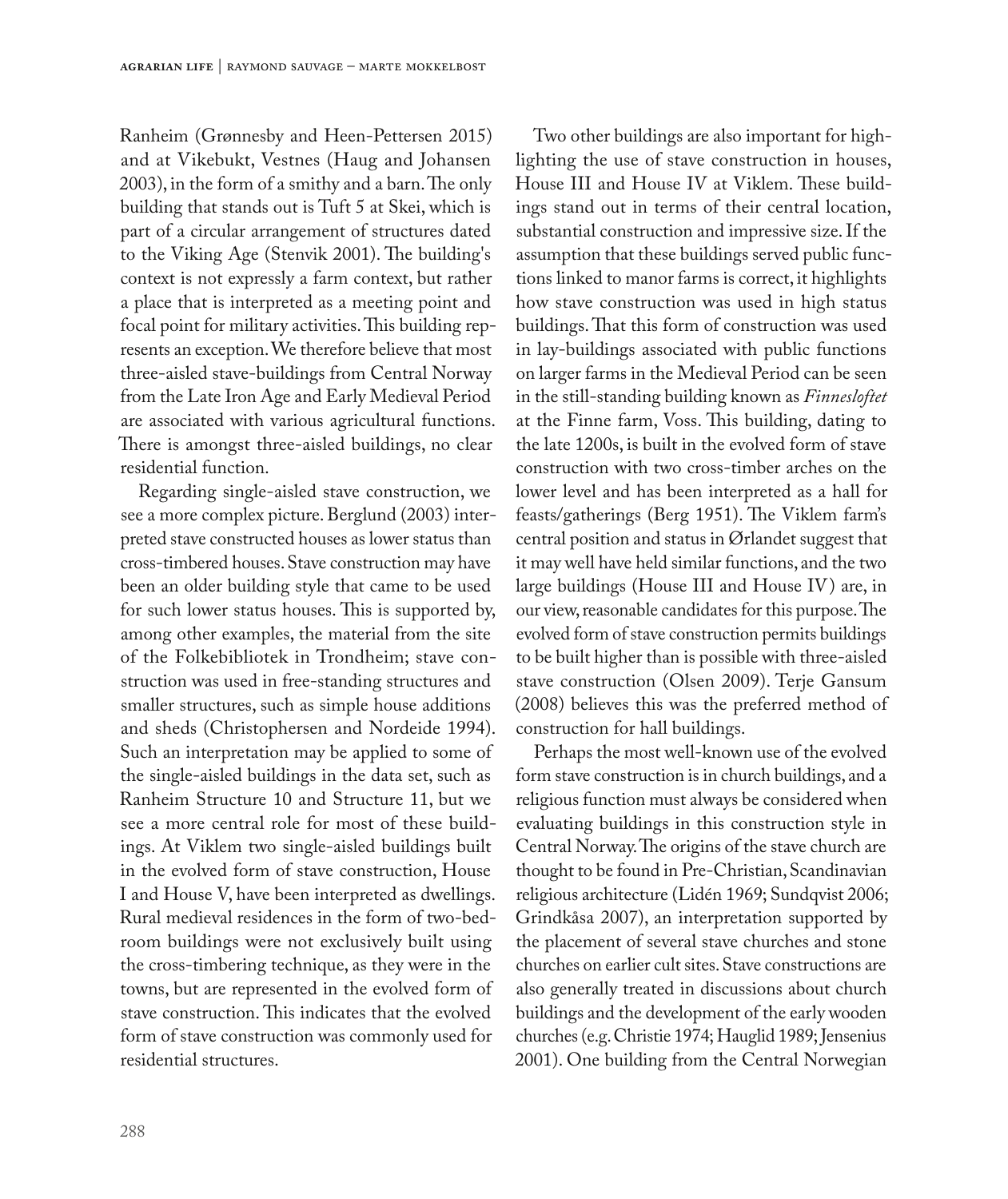house material can be said to be relevant to such a discussion, a single aisled building discovered beneath the church at Mære, Nord-Trondelag. This is interpreted as an early wooden church built in the stave technique with support posts dug into the subsoil (Lidén 1969). Traces of older buildings, interpreted as Norse cult buildings as well as come 20 gullgubber, among other finds, were also found on this site.

## **CONCLUSION**

The archaeological building material which has been presented in this article seems to largely coincide with the known development of building traditions in northern Europe and southern Norway. At the beginning of the Late Iron Age one primarily finds three-aisled buildings serving either one, or a limited number of function (e.g. barn, smithy, outbuilding). This constitutes a break with the older tradition of multifunctional longhouses. From ca. 900 AD, we see the introduction of single-aisled buildings to the material. We cannot see any typical longhouses as they are known in the Early Iron Age. Rather, we see several buildings built in varying styles and it appears relatively clear that each building has had some specific and limited function or functions. Viklem is a good example of how a farm can contain several buildings with unique functions, including the main dwelling, a pit-house with associated functions, and larger buildings possibly serving a feasting/gathering function, or some other key social function.

A general development from multifunctional longhouse to smaller buildings with one or few functions seem to have broad support amongst archaeologists (Åqvist 1992; Skov 1994; Skre 1996; Ramqvist 1998; Myhre 2002; Jensen 2004; Grindkåsa 2007; Martens 2009; Eriksen 2015). It is in our opinion possible to trace an incipient division of building function in Central Norway from about AD 600. This first appears in three-aisled buildings. Interestingly, the onset of this process coincides with the pervasive, larger-scale changes occurring in this phase. It appears that settlement structure changes at several places in Norway, Scandinavia and Northern Europe at the transition between the Early and Late Iron Ages (Göthberg 2000; Hamerow 2002; Myhre 2002; Grønnesby 2013).

This itself coincides with a series of radical changes in the archaeological material at the transition between the Migration and Merovingian Periods. It is in this context that it is suggested that over the course of the Merovingian Period, settlement appears to centralize around areas where modern farmsteads occur (Myhre 2002; Grønnesby 2013; Grønnesby and Heen-Pettersen 2015). Viewed in relation to rural building traditions, we believe that this transition corresponds to how farm buildings are organized and used, and that one has largely moved on from the traditional longhouse. Perhaps the longhouse was considered an older and no longer relevant farm structure?

Within the purely technical aspects of building construction, there are two innovations in the Late Iron Age and the Early Medieval Period. The introduction of single-aisled buildings in the evolved form of stave construction appears to have occurred around AD 900, across Northern Europe generally as well as in Norway (Christie 1974; Haug Lied 1989; Jensenius 2010). An important contribution of this article is that it has been possible to identify buildings in the evolved form of stave construction in rural areas, without preserved building remains. It is probable that most single-aisled buildings identified during standard machine topsoil stripping represent this type of construction. Towards the end of the Viking Period and into the Medieval Period cross-timbered buildings also appear in the material. Space limitations prevent a discussion of this building type in the present article, but it is worth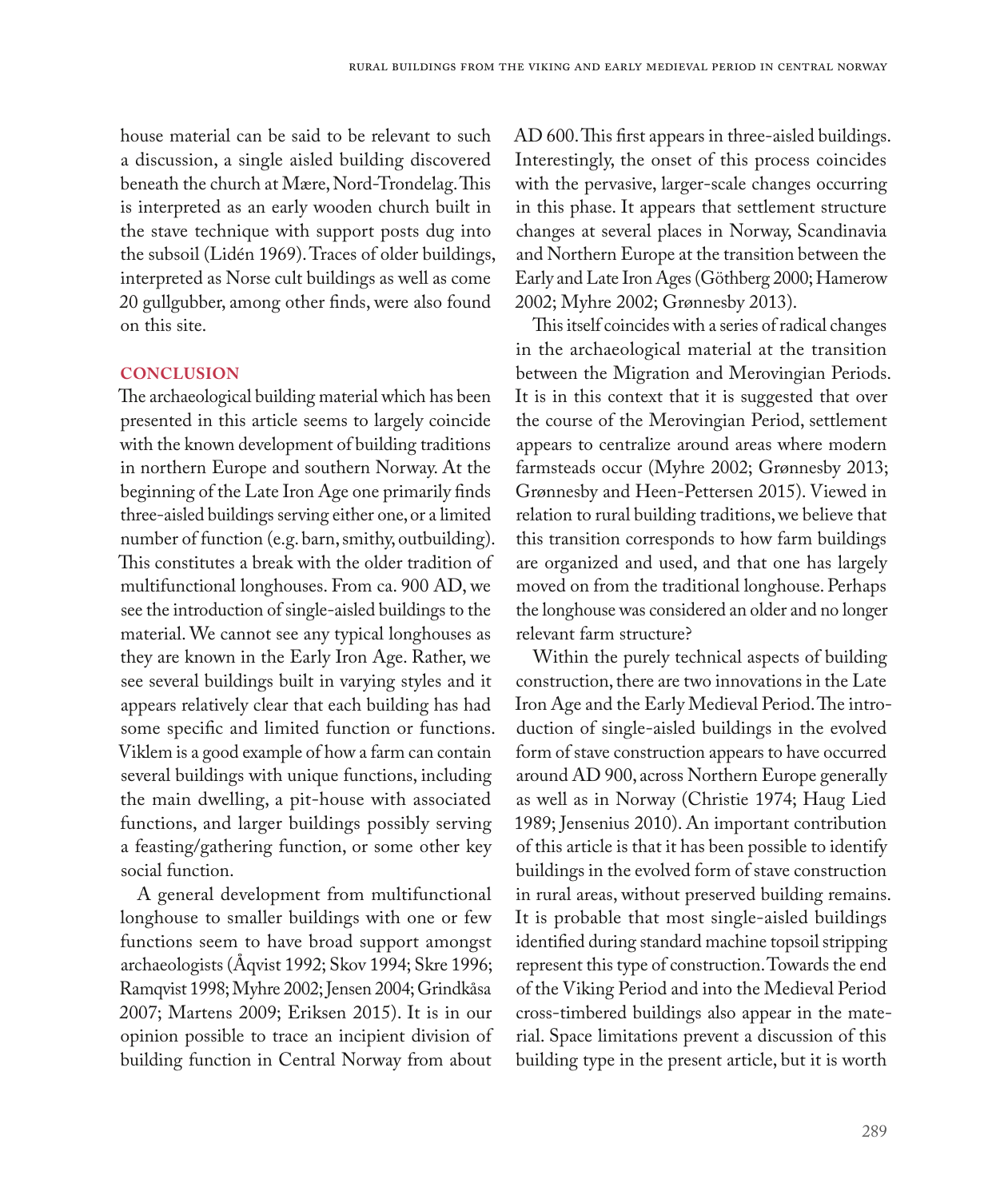noting that the appearance of this style coincides with the founding of medieval towns, where it was the preferred building tradition.

Carpentry and building construction are crafts that are difficult to verbalize. They exist in the form of practical knowledge expressed, among other experiences, through tools use, actions and gestures (Molander 1996; Molander 2004; Høgseth 2007). This can cause a certain conservativism in craft industries, and thus slower process of change. It is interesting to see that the evolved form of stave construction was introduced simultaneously in Central Norway, Scandinavia and Northern Europe. It is therefore difficult to use a traditional diffusion model for explaining the introduction of the technique. It is possible that it is not a coincidence that such a building traditions were spread in this particular period. The extensive contact over large areas typical of the Viking Period may have led to the rapid transfer of craft knowledge through social and economic interaction.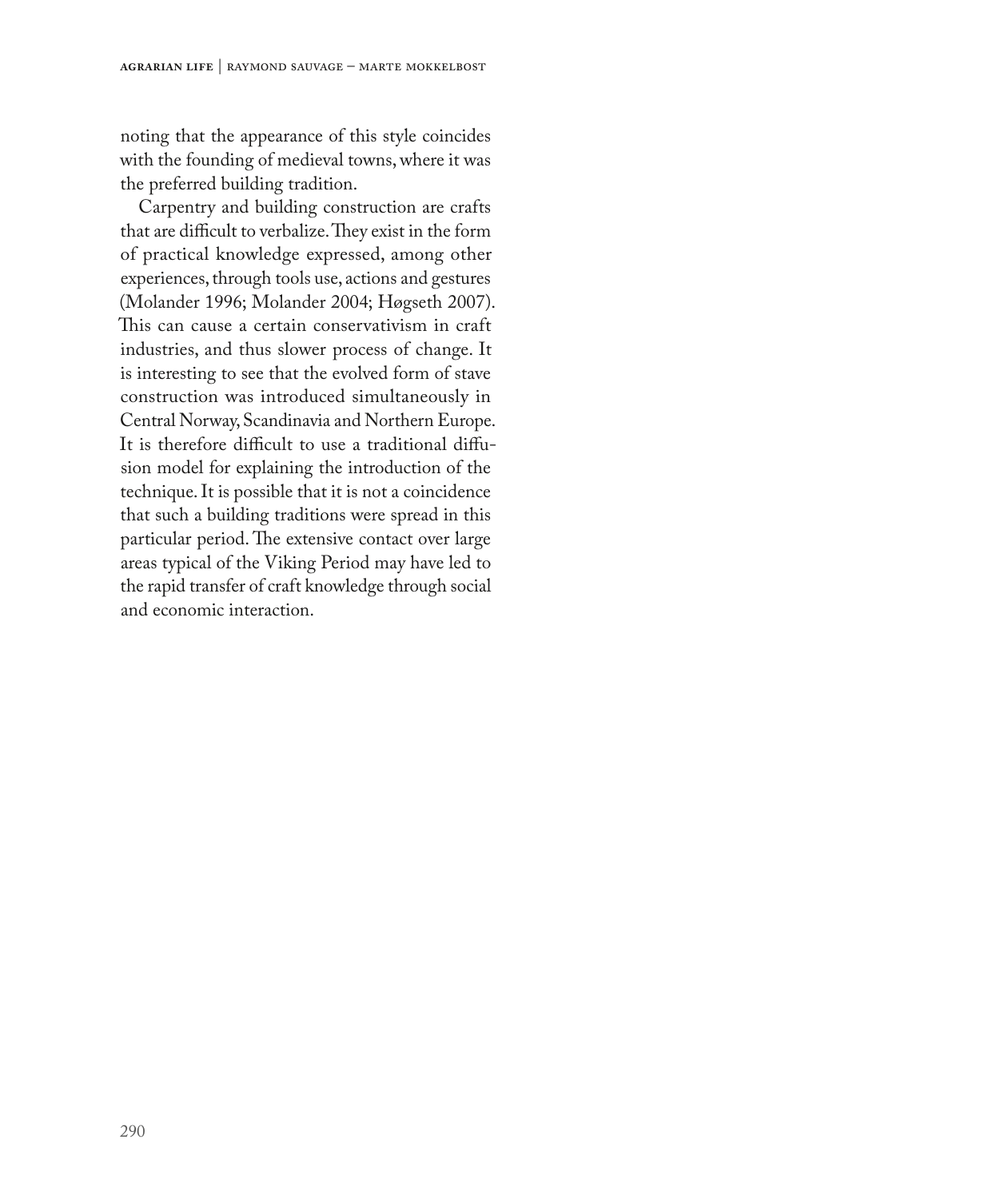#### **REFERENCES**

- Berg, Arne 1951. *Finnesloftet på Voss: Til gjestebod eller gilde?* Vol. 34, Fortidsminner (trykt utg.). Oslo: Grøndahl.
- Berglund, Birgitta 2003. "Hus og gard den arkeologiske bakgrunnen". I: Olav Skevik (ed.) *Middelaldergården i Trøndelag. Foredrag fra to seminar:* 25-62. Stiklestad Nasjonale Kultursenter.
- Brendalsmo, Jan 2006. *Kirkebygg og kirkebyggere. Byggherrer i Trøndelag. Ca. 1000-1600.* Unipup Forlag. Oslo 2006.
- Christensen, T. 1990, "Margrethehåb: a settlement site of the early Middle Ages at Roskilde, Zealand". *Journal of Danish Archaeology* 7: 205–15.
- Christophersen, Axel og Sæbjørg Walaker Nordeide 1994. "Kaupangen ved Nidelva". *Riksantikvarens Skrifter nr. 7*, Trondheim.
- Christie, Håkon 1974. *Middelalderen bygger i tre*. Oslo: Universitetsforlaget.
- Christie, Håkon 1978. *Norske stavkirker = Norwegian stave churches,* S.l., Mittet & Co.
- Eriksen, Marianne Hem 2015. *Portals to the Past. An archaeology of doorways, dwellings, and ritual practice in Late Iron Age Scandinavia*. Doktorgradsavhandling: Universitetet i Oslo.
- Fallgren, J-H 1994, "En vendel- och vikingatida grophusbebyggelse i Övra Wannborga på
- Öland". *Tor 26:* 107–44.
- Gansum, T. (2008). "Hallene og stavkirkene : Kultbygninger i en overgangstid"*. Chilidis, K.,Lund, J. and Prescott, C.*  (eds.) *Facets of archeology. Essays in Honnour of Lotte Hedeager on her 60th Birthday,.* Unipub. Institutt for arkeologi, konservering og historiske studier, Universitetet i Oslo. Oslo 2008: 199-213.
- Grieg, Sigurd 1938. "Vikingtidshus i Gudbrandsdalen". *Årbok for Dølaringen 1938.*
- Grindkåsa, Line 2007. *Byggeskikk i vikingtid og tidlig middelalder: årsaker til endring*. Masteroppgave: Universitetet i Oslo.
- Grønnesby, Geir og Aina Margrethe Heen Pettersen 2015. "Gården i yngre jernalder – et spørsmål om erkjennelse? Belyst ved utgravningen av et yngre jernalders gårdstun på Ranheim". *Viking* 2015.
- Göthberg, Hans 2000. *Bebyggelse i förändring: Uppland från slutet av yngre bronsålder till tidig medeltid.* Occasional papers in archaeology, nr. 25, Uppsala.
- Hamerow, Helena 2002. *Early medieval settlements: The archaeology of rural communities in Northwest Europe, 400- 900*. Oxford University Press, Oxford.
- Haug, Anne 2000. "Bronsealderhuset på Bøen i Midsund".

*Spor. Nytt fra fortiden. Nr. 2 2003:* 24-26*.*

- Haug, Anne og Lars Olav Johansen, 2003. "Husfrua på Vike". *Spor. Nytt fra fortiden. Nr. 2 2003:* 4-7.
- Hauglid, Roar 1989. "Nordens eldste trekirker". *Fornvännen. Journal of Swedish Antiquarian Research*: 51-56.
- Heen Pettersen, Aina Margrethe og Geir Grønnesby (in pres.). Utgravning av et vikingtids gårdsanlegg, Ranheim Vestre, Trondheim kommune. NTNU Vitenskapsmuseet arkeologisk rapport 2014-3.
- Høgseth, Harald 1998. *Middelalderske Bygningslevninger Som Kunnskapsformidler : Tømmerhus I Nidaros Som Material- Og Kulturhistoriske Dokument I Tiden Ca. 1025 Til 1475 E.Kr.* Cand. Philol. Thesis. Norges teknisknaturvitenskapelige Universitet NTNU.
- Høgseth, Harald 2007*. Håndverkerens redskapskasse: En undersøkelse av kunnskapsutøvelse i lys av arkeologisk bygningstømmer fra 1000-tallet.*Thesis. Dr.art. Norges teknisk-naturvitenskapelige Universitet NTNU. Trondheim 2007.
- Jensen, Jørgen 2004. *Danmarks Oldtid. Yngre jernalder og Vikingetid 400-1050 e.Kr.* København: Gyldendal.
- Lidén, Hans-Emil 1969. "From Pagan Sanctuary to Christian Church. The Excavation of Mære Church in Trøndelag". *Norwegian Archaeological Review*, Vol. 2, 1969. Oslo: Universitetsforlaget.
- Martens, Jes 2009. "Middelalderens jordbruksbebyggelse i de sentrale strøk. Den tapte middelalder?" Jes Martens, Vibeke Vandrup Martens og Kathrine Stene (eds.). *Den tapte middelalder? Middelalderens sentrale landbebyggelse.Varia 71*: 7-22. Kulturhistorisk museum, Fornminneseksjonen. Universitetet i Oslo.
- Milek, Karen 2012. "The roles of pit houses and gendered spaces on Viking-age farmsteads in
- Iceland". *Medieval archaeology*, vol.56: 85-130.
- Mokkelbost, Marte og Raymond Sauvage 2015. Arkeologisk utgravning Ørland kirkegård, Ørland kommune. NTNU Vitenskapsmuseet arkeologisk rapport 2014-16.
- Molander, Bengt 1996. *Kunskap i handling.* Daidalos. Gøteborg
- Molander, Bengt 2004. "The meaning of "knowledge" in the history of knowledge. Børresen", A. K. (red) *Science, crafts and ignorance. Perspectives on the History of Knowledge. Forum for the history of knowledge.* Tapir akademisk forlag. Trondheim.
- Myhre, Bjørn 2002. "Landbruk, landskap og samfunn 4000 f.Kr.-800 e.Kr.". Bjørn Myhre og Ingvild Øye (eds.). *Norges landbrukshistorie I, 4000 f.Kr.-1350 e.Kr. Jorda blir levevei*: 11-213. Oslo: Det Norske Samlaget.
- Møllenhus, Kristen R. 1975. "Hustufta på Mosetet i Overhalla". *Årbok for Namdalen 1975*. Namsos.